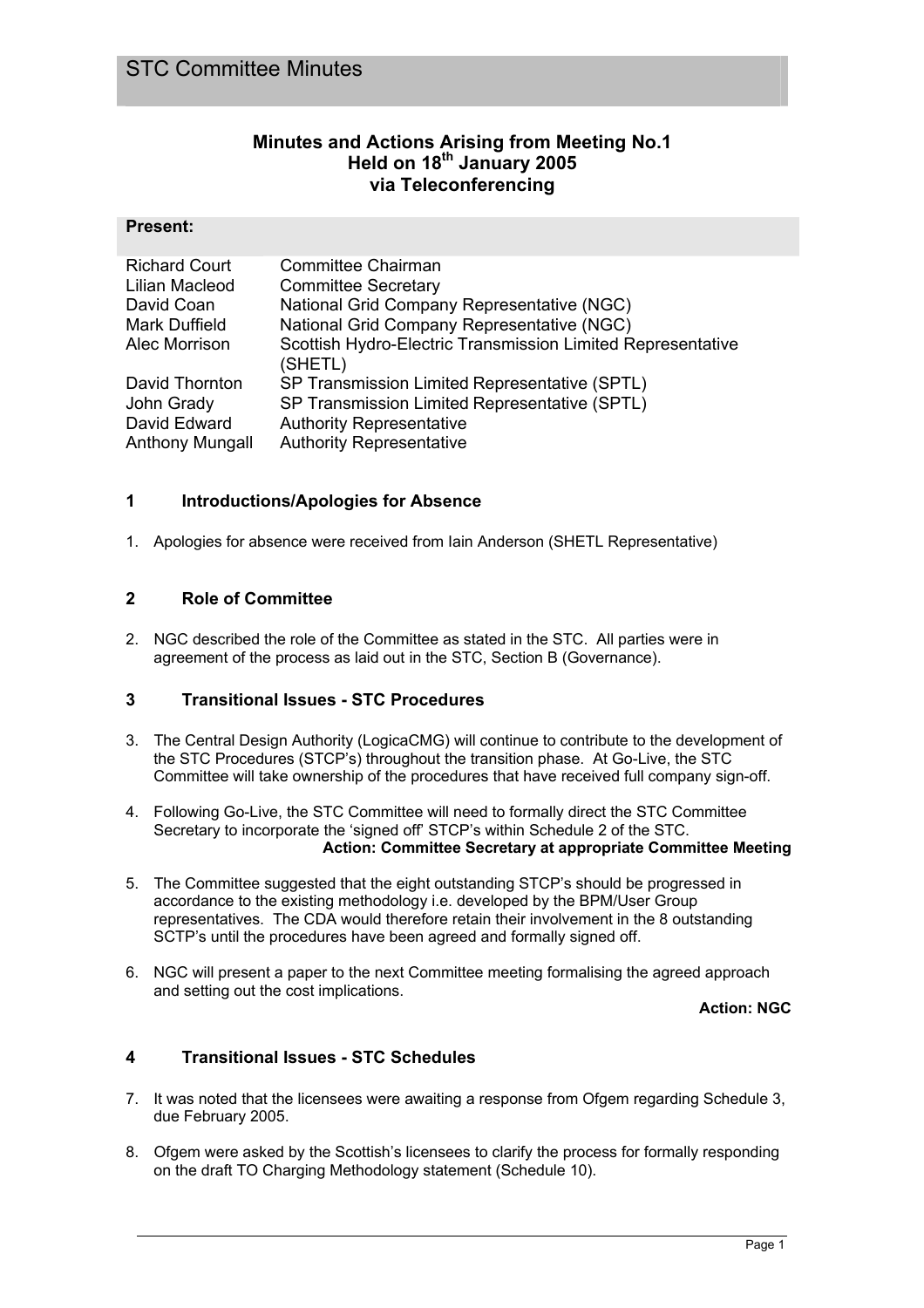## **5 Interaction with Other Codes**

- 9. All Committee members agreed that it was important to have in place a process that would identify the potential impact of other code modifications (CUSC, BSC, Grid Code and Charging Methodology) on the STC.
- 10. It was noted that NGC were in a good position to provide guidance on this and the request was that interactions with the STC were flagged as soon as possible so that account could be taken of this in consultations responses to the other codes.
- 11. The agenda will be expanded to list all relevant codes and an indication of any live amendments, which may have an impact on the STC.

#### **Action: Committee Secretary**

12. It has been identified that CAP76 (Treatment of System to Generator Intertripping Schemes) and CAP48 (Firm Access and Temporary Physical Disconnection), may impact the STC. NGC will provide summary of the potential impact of both CUSC modifications on the STC. **Action: NGC**

### **6 Publication**

- 13. The STC sets out that the discussions, decisions and documentation of the STC Committee are to be made as transparent as possible. Unless otherwise specified by the Committee, all documentation pertaining to the STC and STCPs will be available to other parties via the Code website.
- 14. A request has been submitted that Appendices C and D of STCP 4.2 remain confidential. NGC will present a paper to next Committee formalising the requirement.

#### **Action: NGC**

15. The agenda will be expanded to include criteria under which to discuss any documentation that should remain confidential.

#### **Action: Committee Secretary**

16. All parties to identify any data they believe should remain confidential for the next meeting. **Action: ALL**

# **7 Future Meetings**

- 17. Meeting will be scheduled on a monthly basis unless otherwise agreed by the Committee and will held at alternative locations e.g. SP, NGC or S&SE
- 18. The Committee Secretary is to circulate the proposed future meeting dates, times and locations.

#### **Action: Committee Secretary**

## **8 Record of Decisions - Headline Reporting**

- 19. The Committee Secretary would circulate an outline Headline Report after the meeting. **Action: Committee Secretary**
- 20. At the next meeting the Committee is to decide whether the Headline Report should be published on the Code website.

**Action: ALL**